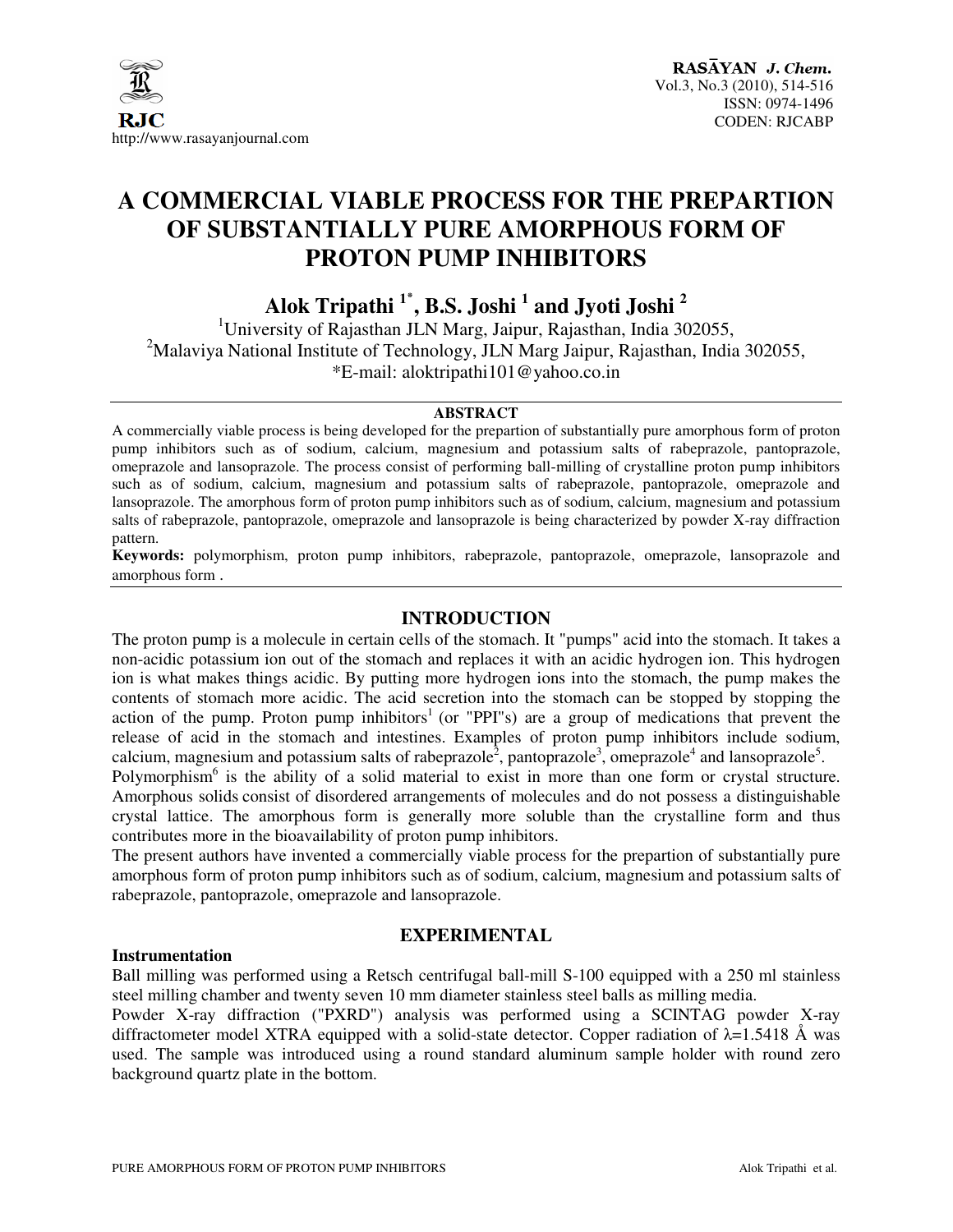## **Preparation**

Crystalline rabeprazole sodium13-15 and twenty seven 10 mm diameter stainless steel milling balls were loaded into the milling chamber of the ball mill. The chamber was weighed and the mill was balanced according to the weight. The mill was operated at 600 rpm with the mill's reversing system on for 1 hour. The build-up material was scraped from the chamber walls into the bulk, and the mill was again operated for 4 hours, with cleaning of build-up every 10 minutes. Finally, the material was separated and was analyzed by PXRD and found to be substantially pure amorphous form.

The same process was repeated for preparing substantially pure amorphous form of calcium, magnesium and potassium salts of rabeprazole, pantoprazole, omeprazole and lansoprazole and sodium salt of pantoprazole, omeprazole and lansoprazole and in each instance substantially pure amorphous form was obtained.



Fig.-1: Depicts substantially amorphous form of rabeprazole sodium

## **RESULTS AND DISCUSSION**

The amorphous form of sodium, calcium, magnesium and potassium salts of rabeprazole, pantoprazole, omeprazole and lansoprazole is generally prepared by  $\frac{1}{2}$  spray-drying<sup>7</sup>, heat drying<sup>8</sup>, lyophilization<sup>9</sup>, agitated thin film drying<sup>10</sup> techniques and crystallization<sup>11-12</sup> in an organic solvent.

The processes reported for the preparation of amorphous form of sodium, calcium, magnesium and potassium salts of rabeprazole, pantoprazole, omeprazole and lansoprazole does not consistently yields pure amorphous form. Instead, it always gives some contamination of crystalline forms, which cause the lower solubility of drug hence make the drug less bioavailable.

The spray-drying, freeze drying and lyophilization processes for preparing amorphous form of sodium, calcium, magnesium and potassium salts of rabeprazole, pantoprazole, omeprazole and lansoprazole are not commercially viable due to the requirement of expensive equipments.

The present authors have found that ball-milling of any crystalline forms of proton pump inhibitors such as of sodium, calcium, magnesium and potassium salts of rabeprazole, pantoprazole, omeprazole and lansoprazole yield substantially amorphous form of uniform particle size, which is more soluble and thus are more bioavailable.